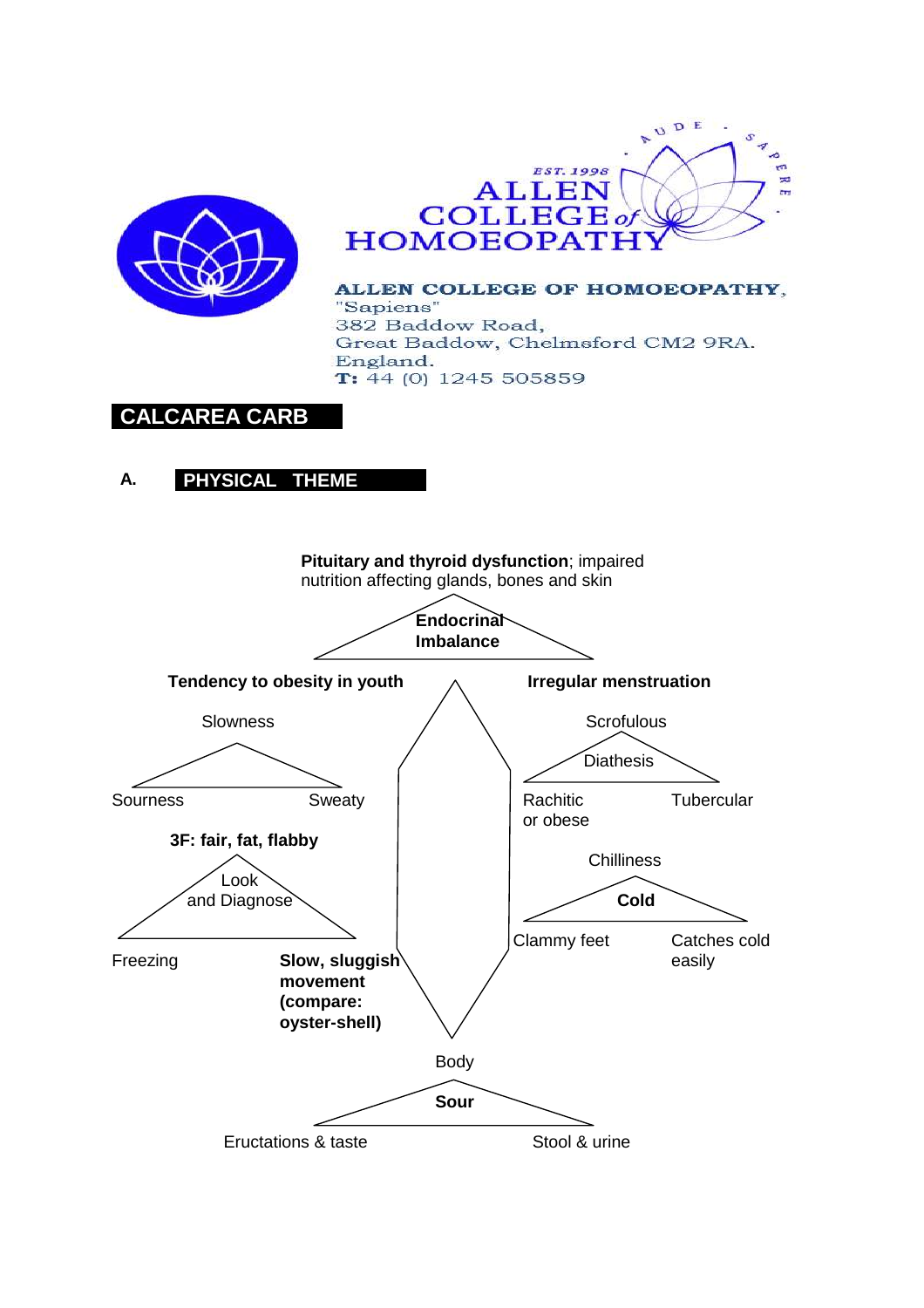### **Physical Clinicals**:

- 1. Obesity, Osteoporosis from hormonal incordination esp. thyroid malfunction;
- 2. Osteo-arthritis;
- 3. Constipation;
- 4. Menstrual irregularities;
- 5. Chronic tonsillitis with delayed development in children;
- 6. Phelibitis with sluggish circulation in the aged;
- 7. Acidity and Chronic Gastritis.

## **B. MENTAL ESSENCE**

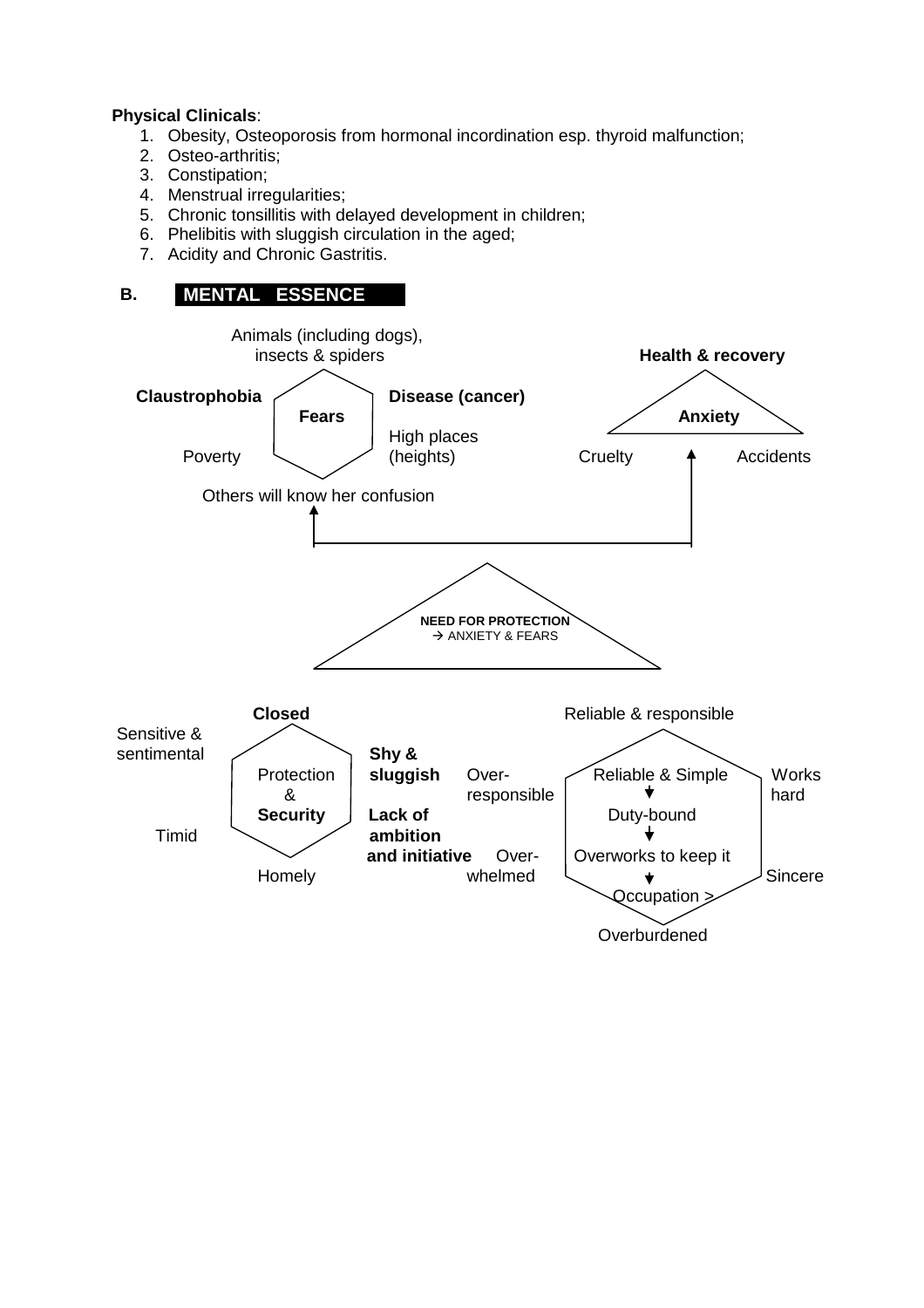